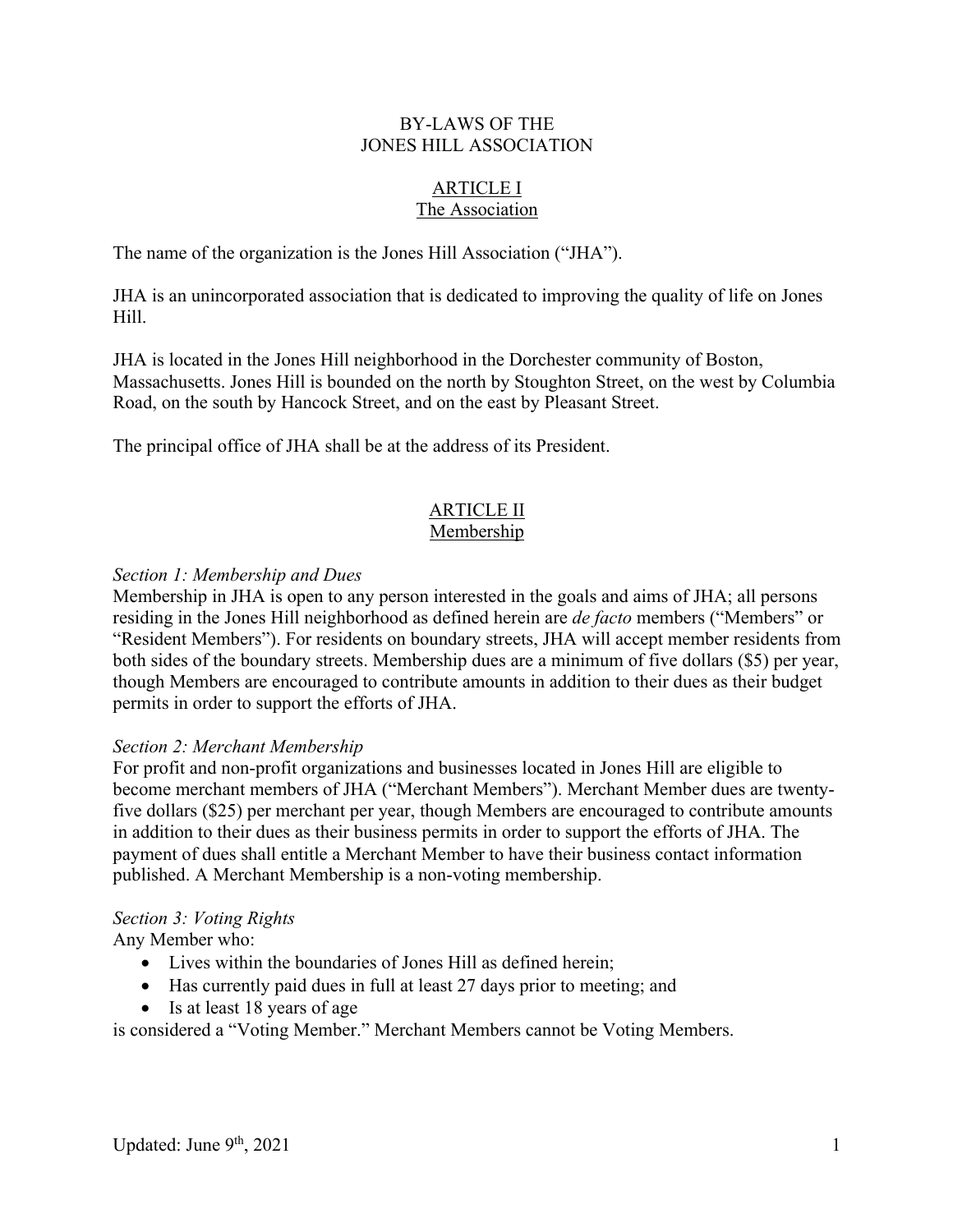## ARTICLE III Voting and Elections

## *Section 1: Voting Eligibility*

Voting shall be limited to Voting Members as defined herein. Voting Members must be present at the time of voting in order to participate. Each Voting Member has one vote. Unless otherwise specified in this document, all voting matters will be decided by a simple majority vote of the Voting Members present at the meeting. In the event of a tie, the President shall cast the deciding vote.

## *Section 2: Elections*

- Officers (who may also act as the Board of Directors, as indicated in Article V, Section 1) must be elected annually by Voting Members, and by secret ballot if requested by any individual.
- Elections will take place at a meeting for the purposes of elections at a time and place to be determined, pursuant to the processes set out in Article VII ("Annual Meeting")
- Any Voting Member wishing to run for office must submit his or her name to the Secretary at least three (3) days prior to the Annual Meeting.
- Nominations at the Annual Meeting will be accepted for any position in which there are not enough candidates to fill the position as established by these by-laws.
- Only Voting Members who are present at the Annual Meeting are eligible to vote.
- The number of Voting Members present for the election to be valid must be at least twice the number of candidates running.
- The Treasurer is responsible for providing a current list of Voting Members at the Annual Meeting.
- If there are more than two candidates for one officer position, a plurality will determine the winner.
- The Secretary is responsible for counting the votes and recording the election results.

## ARTICLE IV **Officers**

## *Section 1: Officer Positions*

The officers of JHA shall consist of a President, a Vice President, a Corresponding Secretary, a Recording Secretary, a Treasurer, a Technology Steward, and three (3) Member-at-Large positions, or such other officers having other titles as the Board of Directors may determine (each, an "Officer"). Each Officer is elected pursuant to the procedure laid out herein for a term of one year.

## *Section 2: Officer Eligibility*

All Officers must be Voting Members of JHA, as defined herein.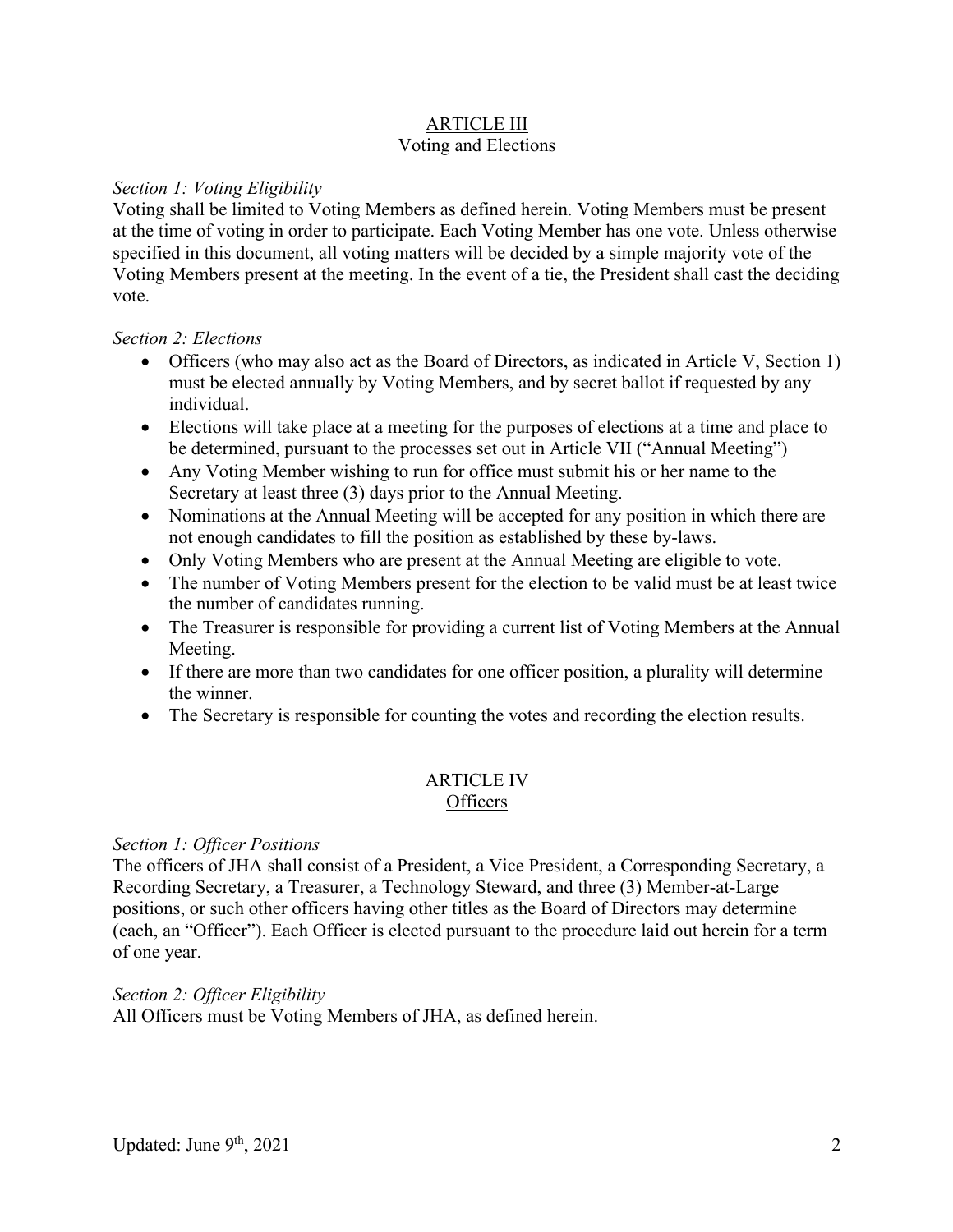## *Section 3: Duties of Officers*

- 1. President: The President shall be the presiding officer at all JHA meetings. The President shall communicate the agenda to the general membership for the monthly general membership meetings. The President shall conduct the management and affairs of the organization together with such duly constituted committees as the President shall from time to time appoint. The President is authorized and required to act as the official spokesperson and representative of JHA with the power to delegate responsibility for these and any other tasks that fall within the President's purview.
- 2. Vice President: The Vice President shall assist the President when required and shall assume the full duties and responsibilities of the President in the absence of the President.
- 3. Corresponding Secretary: The Corresponding Secretary shall be responsible for generating and distributing any correspondence including email, letters, statements, applications, and other such written documents as directed by the Board of Directors.
- 4. Recording Secretary: The Recording Secretary shall keep all records and minutes of all meetings. The Recording Secretary shall post such minutes and records in an approved location in support of the mission of JHA and the records shall be open at all reasonable times to the inspection of any Voting Member or Officer. All records and minutes shall be the property of JHA. The Recording Secretary shall distribute the previous month's meeting minutes in advance of the next monthly general membership meeting.
- 5. Treasurer: The Treasurer shall be the chief financial officer and the chief accounting officer. The Treasurer shall, subject to oversight by the Officers and board of directors, maintain general supervision over the financial affairs of JHA, including progress towards financial goals, and shall cause to be kept accurate books of account, which shall be the property of JHA and kept by the Treasurer. All funds shall be kept in JHA accounts. The Treasurer shall prepare a yearly report on the financial status of JHA to be delivered to all members within 3 months of the end of the fiscal year. The Treasurer shall also prepare or oversee all filings required by the Commonwealth of Massachusetts, the Internal Revenue Service, or other federal and state agencies. The Treasurer is also responsible for maintaining an updated list of Voting Members, and shall submit monthly reports to be incorporated into the meeting minutes.
- 5. Technology Steward: The Technology Steward shall manage and maintain infrastructure and applications that support the technology of the JHA, including, and not limited to, the JHA website, official JHA social media accounts, email accounts. They shall provide support to members in the use of the JHA association technology tools. The development of JHA technology will be under the direction of the Board of Directors.
- 6. Member-at-Large: The Member-at-Large has ad hoc duties to support the mission of the JHA. Representing the interests of the Jones Hill community, the Member-at-Large shall attend all Board of Director and JHA meetings.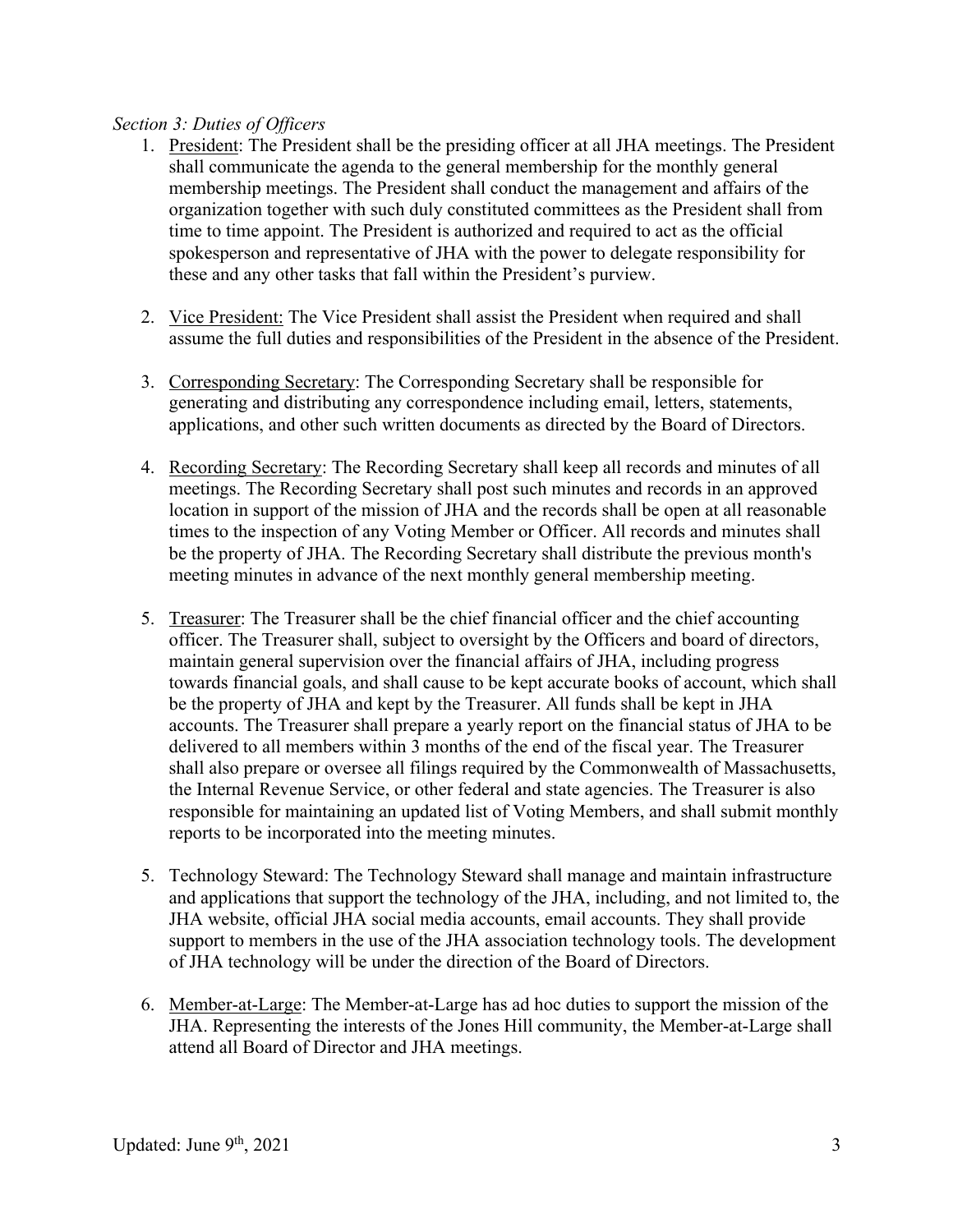- 7. Member-at-Large: The Member-at-Large has ad hoc duties to support the mission of the JHA. Representing the interests of the Jones Hill community, the Member-at-Large shall attend all Board of Director and JHA meetings.
- 8. Member-at-Large: The Member-at-Large has ad hoc duties to support the mission of the JHA. Representing the interests of the Jones Hill community, the Member-at-Large shall attend all Board of Director and JHA meetings.

In addition to the enumerated duties, each Officer shall have such powers and duties as are customarily incident to one's office, and such other powers and duties, if any, as the President may from time to time prescribe.

## *Section 4: Installation of Officers*

Officers elected at the Annual Meeting will be installed at the end of the Annual Meeting.

## *Section 5: Vacancies*

In case of a vacancy in any office, at any time, except the Presidency, the vacancy shall be filled by a vote of the Voting Members at the first meeting following the vacancy, provided that 10 (ten) days' notice of this special election shall be provided to all members.

# ARTICLE V

## Board of Directors

## *Section 1: Members*

There is a board of directors, comprised of all nine elected Officers of JHA and chaired by the JHA President ("Board of Directors") (each, a "Director").

## *Section 2: Duties*

The Board of Directors shall determine the agenda for monthly general membership meetings. The Board of Directors has the authority to address urgent issues that affect JHA before the next scheduled general membership meeting if necessary. Any such actions will then be presented and explained at the following general membership meeting.

The Board of Directors shall be responsible for JHA strategic planning.

## *Section 3: Meetings*

Board of Director meetings are held at the discretion of the President. Board of Director meetings are open to all JHA Members, but only Board of Director members are eligible to vote. If a vote results in a tie, the President shall cast the tiebreaking vote.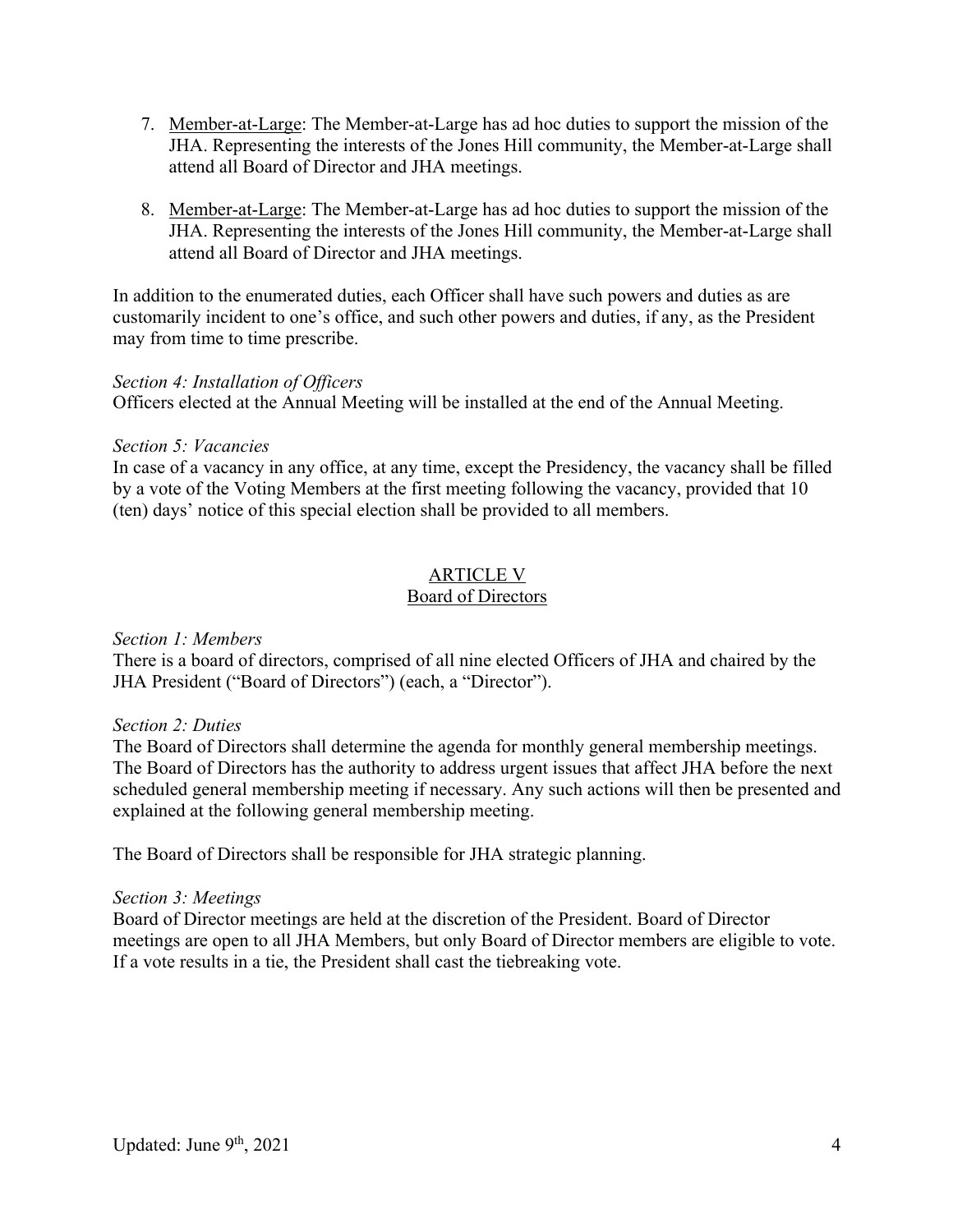## ARTICLE VI Committees

## *Section 1: Types of Committees*

There may be two types of committees: (1) standing committees and (2) special committees. A standing committee exists for an indefinite period of time. A special committee may be formed as the need arises and discontinued after the need is met.

## *Section 2: Establishing a Committee*

Both standing committees and special committees are established and terminated at the discretion of the Board of Directors.

## *Section 3: Committee Membership*

Membership is open to any Voting Member of JHA. Cooperating service organizations, and consultants or students of a given subject may participate and contribute to committee work but may not vote.

The President appoints committee members in consultation with the Board of Directors. The Board of Directors must approve each committee member appointee by a majority vote, and will report this to the Resident Members at the next monthly Membership meeting. Each committee shall have a minimum of one officer as a committee member.

## *Section 4: Chair of a Committee*

The President appoints the committee chair with a majority vote of the Board of Directors.

## *Section 5: Committee Reports*

Committees shall make reports of their work at each membership meeting.

## ARTICLE VII Meetings, Notices, and Quorums

## *Section 1: Membership Meetings*

Membership meetings shall be held on a date and at a time and at a place as determined by the Voting Members. Meetings are open to the general public, but only Voting Members are eligible to vote.

#### *Section 2: The Annual Meeting*

An annual meeting of the Members shall be held during the last month of each fiscal year

## *Section 3: Special Meetings*

Special meetings may be called by the President or upon written request signed by no fewer than five (5) Voting Members. Upon such written request, the President shall call the special meeting. Not less than five (5) days' notice of any special meeting, stating the date, time, purpose, and place of the meeting, shall be given to all Voting Members.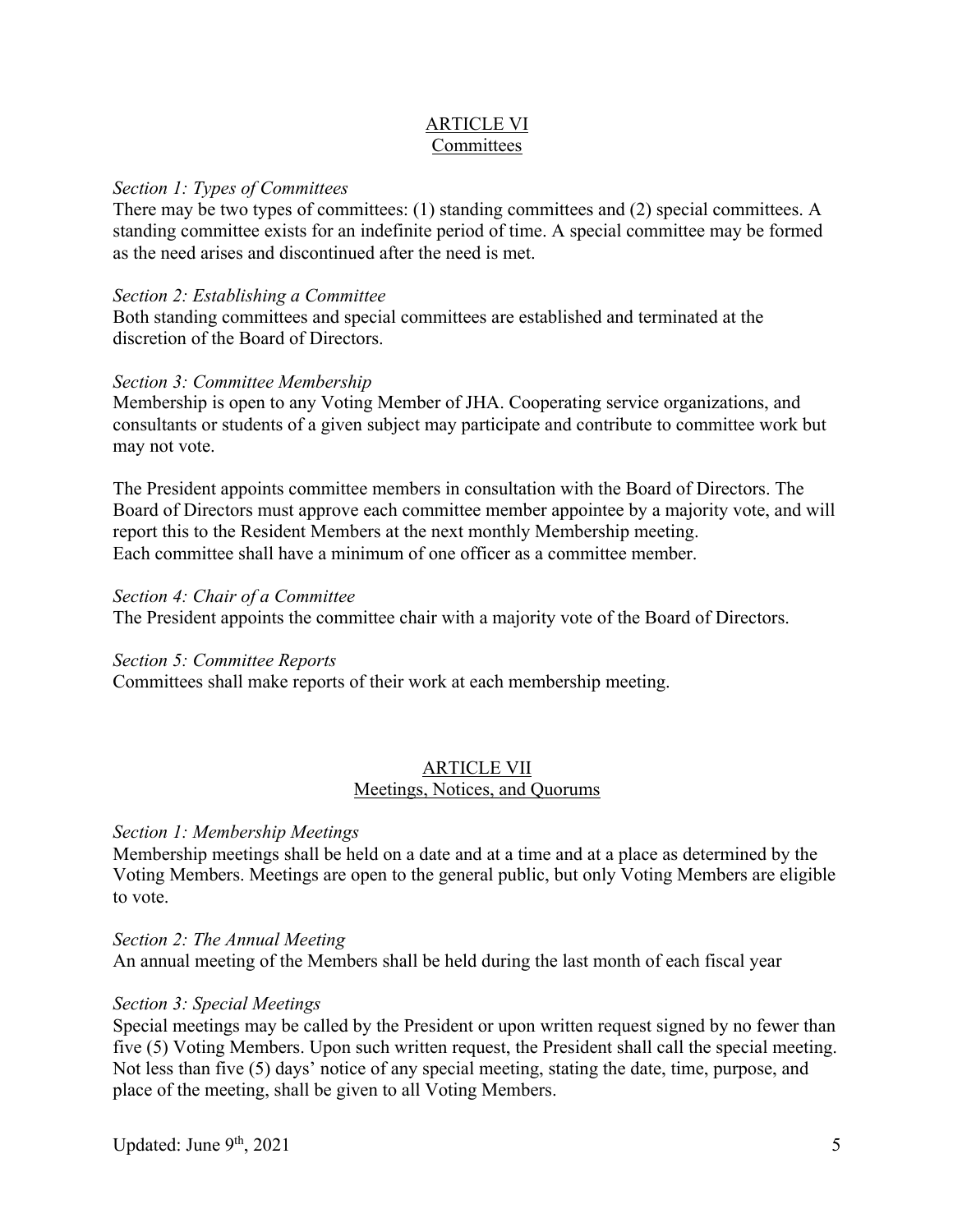### *Section 4: Meeting Cancellation*

Any cancellation of a meeting shall be made at the discretion of the President. Any scheduled agenda item will be taken up at the next meeting.

### ARTICLE VIII Amendments to By-Laws

Amendments to these by-laws may be submitted in writing by any Voting Member at any membership meeting for discussion or opposition. Voting on proposed amendments will be deferred until the Annual Meeting. All proposed amendments must be communicated to the membership at least 27 days prior to the Annual Meeting.

At the Annual Meeting, a quorum of 50% of Voting Members must be present. Members may attend the meeting in person, or by means of a conference telephone or similar communications technology, provided that all persons participating in the meeting can hear each other at the same time. Alternatively, Voting Members can be queried for their vote via electronic communications, provided that it can be verified that one Voting Member is guaranteed one and only one vote. The amendment must have at least two-thirds of the affirmative vote of those Voting Members present and surveyed to be adopted.

#### ARTICLE IX Miscellaneous Provisions

#### *Section 1: Fiscal Year*

Except as otherwise determined by vote of the Directors, the fiscal year of JHA shall end on the last day of June of each year.

#### *Section 2: Transactions with Interested Parties*

To the extent that any potential future status of JHA as a tax exempt organization Section  $501(c)(3)$  of the Code is not affected, and in the absence of fraud, no contract or other transaction between JHA and any other corporation, firm, association, partnership or person shall be affected or invalidated by the fact that any Member, Director or Officer of JHA is pecuniarily or otherwise interested in or is a director, member or officer of such other corporation, firm, association or partnership or is a party to or is pecuniarily or otherwise interested in such contract or other transaction or is in any way connected with any person or persons, firm, association, partnership or corporation pecuniarily or otherwise interested therein; provided that the fact that he individually or as a director, member or officer of such corporation, firm, association or partnership is such a party or is so interested shall be disclosed to or shall have been known by the Board of Directors before any meeting which action upon any such contract or transaction shall be taken.